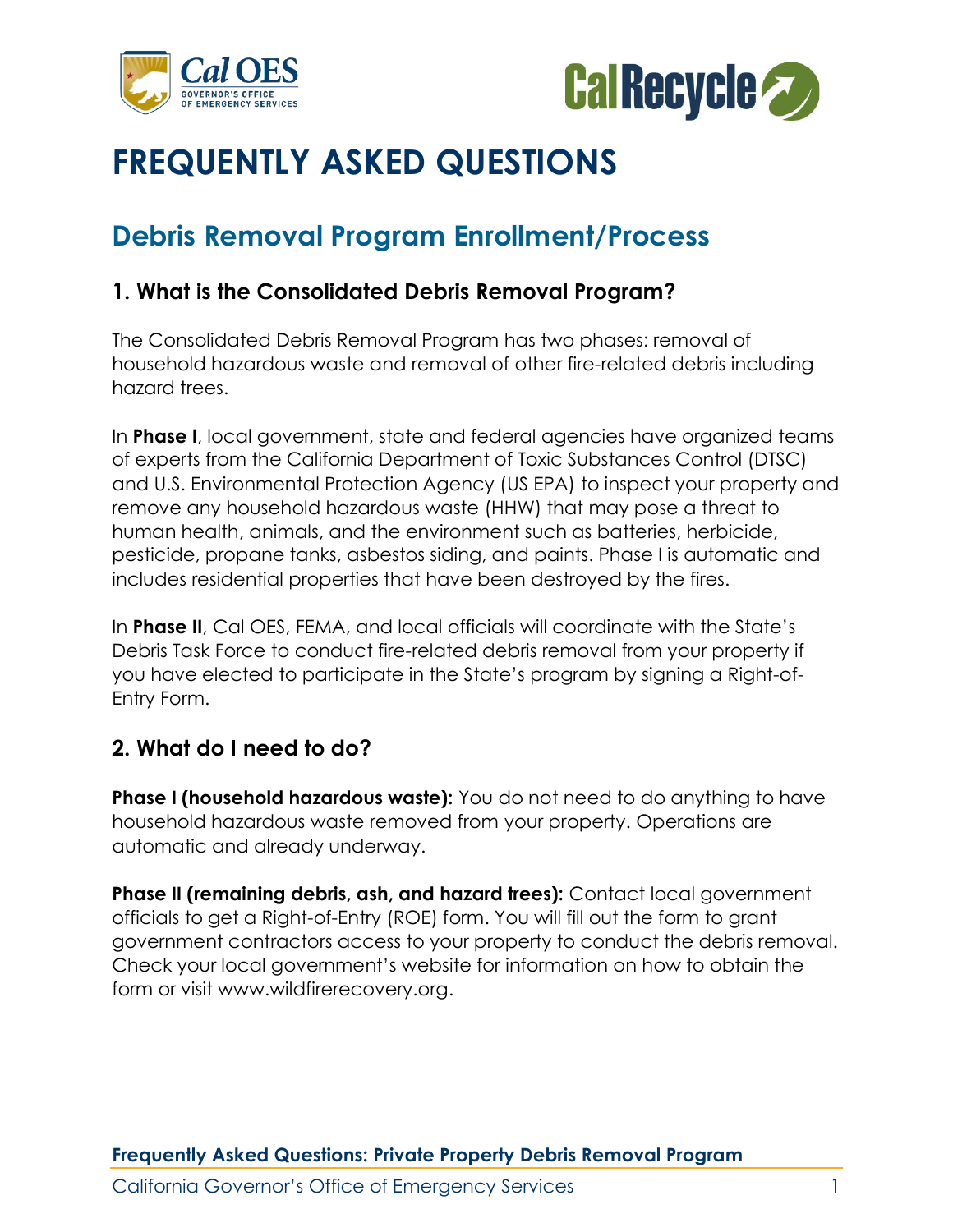



# **3. After I turn in a ROE to my local government, what happens next?**

First, your local government will review your ROE and ensure it has been filled out correctly. It will also cross check property records to verify that you are the property owner. Afterwards, the ROE will be transferred to the State's debris task force for processing and scheduling.

# **4. How will I know if household hazardous waste has been removed from my property?**

The State or Federal HHW contractor will place a stake and laminated sign in front of your property indicating that household hazardous waste has been removed.

# **5. Is the debris removal program only for houses that are completely destroyed?**

This debris removal program is for fire-damaged or destroyed houses. Homes that have mostly burned, but may have walls still standing, may be eligible for the State's debris removal program on a case by case basis. When you submit your Right-of-Entry permit, notify the representative that your structure is not completely destroyed, so your property may be reviewed as quickly as possible. You should also include with your Right-of-Entry permit, a "total loss" letter from your insurance company, if insured.

### **6. What is considered household hazardous waste?**

Household hazardous waste is waste from houses that poses a threat to public health, animals, or the environment. Hazardous waste includes chemicals that are ignitable, toxic, corrosive, or reactive. Examples include pool chemicals, car batteries, antifreeze, used oil filters, solvents, fertilizers, pesticides, propane tanks, disinfectants, aerosols, paint, bleach, and ammunition.

# **7. Are burned electronics and appliances (white goods) included in the household hazardous waste cleanup?**

Teams handling hazardous waste will not remove appliances or electronic wastes, such as TV and computer monitors, computers processing units, or cell phones. These materials will be removed as part of the overall debris removal process during phase II.

#### **Frequently Asked Questions: Private Property Debris Removal Program**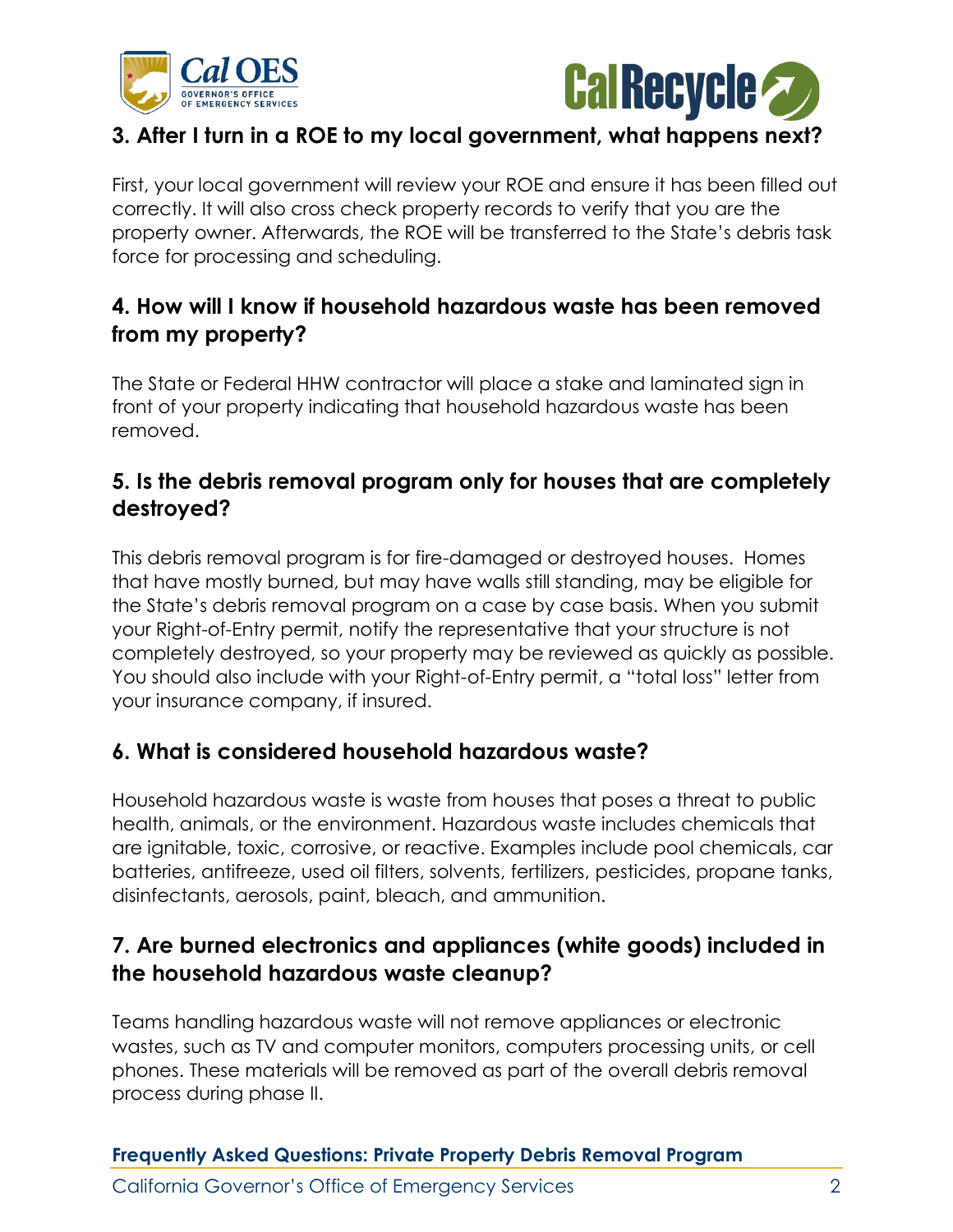



#### **8. Why not just have the contractors remove household hazardous waste as part of the general clean up?**

Household hazardous waste must be removed without delay to protect public health and safety. This is an emergency protective measure. Hazardous waste could have significant long-term environmental impacts and should not be combined with the waste from the general clean-up that is going to the landfill.

Removal of hazardous waste from the fire debris prevents these environmental contaminants from polluting the environment, and protects the workers and the public from exposure during debris removal efforts.

Removal crews are specifically certified to handle household hazardous waste.

#### **9. When will my debris be cleared?**

Crews have already begun removal of hazardous household waste across the State. Removal of fire debris, other than hazardous household waste, is scheduled to begin in December of 2020.

There are a number of factors that determine when your lot will be scheduled for debris removal. The local government sets priorities within the community, such as properties that are near public use facilities and areas with sensitive receptors, such as schools, parks, and nursing homes. Secondly, they prioritize areas that are a threat to the environment, such as near creeks and other bodies of water. To maximize efficiency, the State will schedule the properties as best they can in groups to maximize efficiency and overall productivity to restore the communities as quickly as possible.

# **10. What is soil testing? Why is this being performed, and how? Who tests the soil?**

Crews scrape 3 – 6" of soil from the ash footprint and samples are sent to a state-approved lab for analysis. The results are compared against background samples taken from areas in the vicinity that are not directly impacted by fire to ensure that all contaminated ash was removed. If necessary, more soil is removed and the site is retested until it comes back clear of contaminants or it is determined the contents of the soil are consistent with the background levels of similar soil on a property. All soil testing results are returned to the State's Debris Task Force for final review and validation.

#### **Frequently Asked Questions: Private Property Debris Removal Program**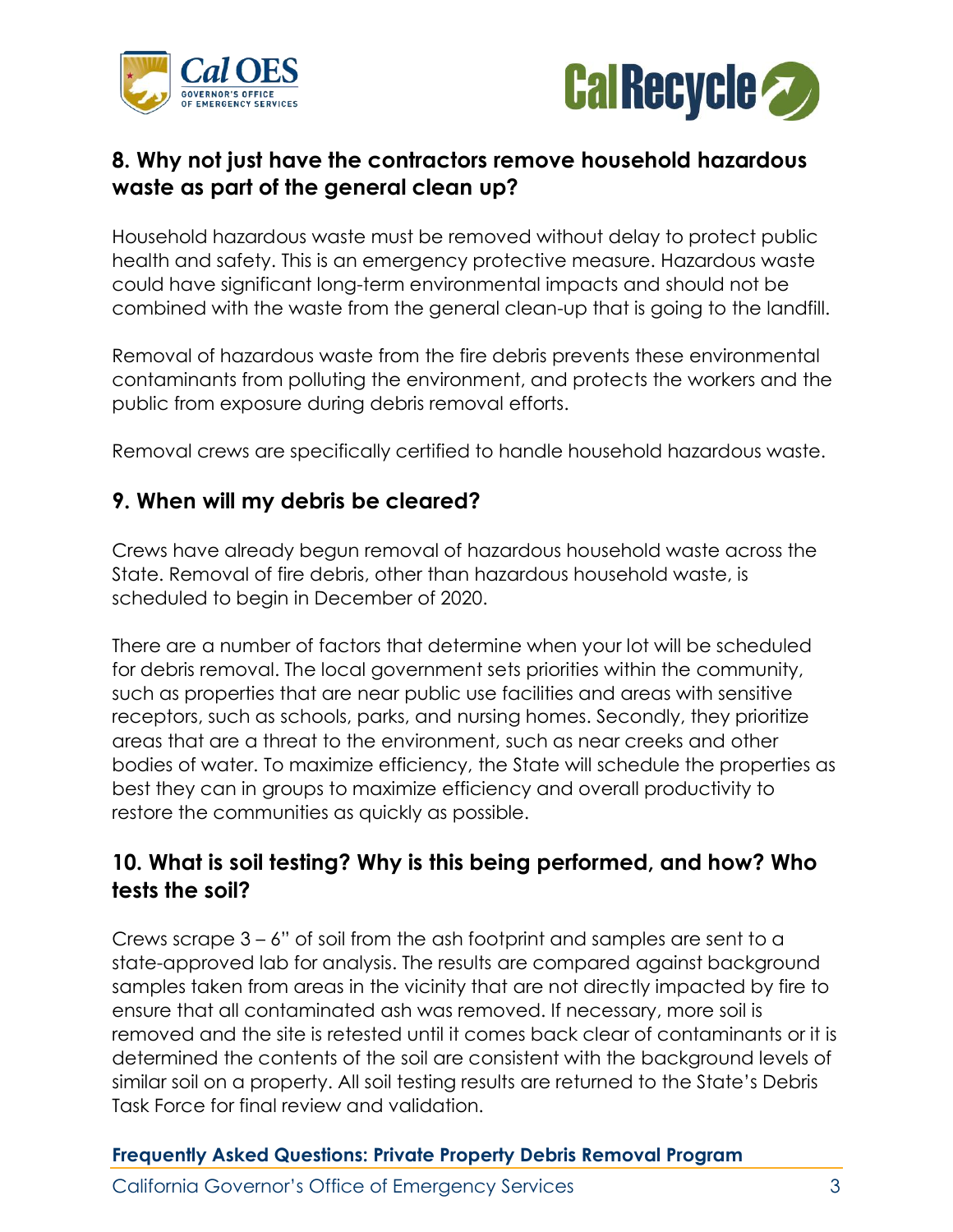



### **11. After debris clearance and soil testing, what are the next steps?**

Once the State's Debris Task Force has ensured that contractors have removed all debris and soil testing meets California state standards, contractors will return to install erosion control methods. The State's Debris Task Force will then report to your local government that your lot is clear. Your local government will then notify you that your property is safe and ready for rebuilding.

# **12. Once the household hazardous waste is removed by the State or federal contractor, can property owners hire their own contractors to remove the remaining debris?**

Yes. If you decide to remove fire-related debris from your property, you must obtain all the necessary permits and environmental clearances from your local government before your contractors start any work. This option is often referred to by your local government as the "Opt Out" program.

# **13. I own a private-non-profit or a commercial property and it was damaged in the fire, is my property eligible?**

These properties may be approved by the State on a case by case basis. The State will consider the commercial property owners ability to cause the work to be performed and whether the debris on the property presents an immediate threat to the health and safety of the community.

# **Health and Safety**

### **14. My house was destroyed in the fire. Can I go back onto my property to see if I can find any valuables or mementos?**

Safe sifting through your property will NOT jeopardize your claims for disaster assistance. Property owners who desire to search debris for possible salvageable items should do so with caution and with proper protective gear: eye protection, masks, gloves, long-sleeved shirts, and long pants. Residents should minimize contact with fire debris, which may contain materials that can be hazardous to your health. For more information, visit your local government public health website or visit the California Department of Public Health's link below:

**Frequently Asked Questions: Private Property Debris Removal Program**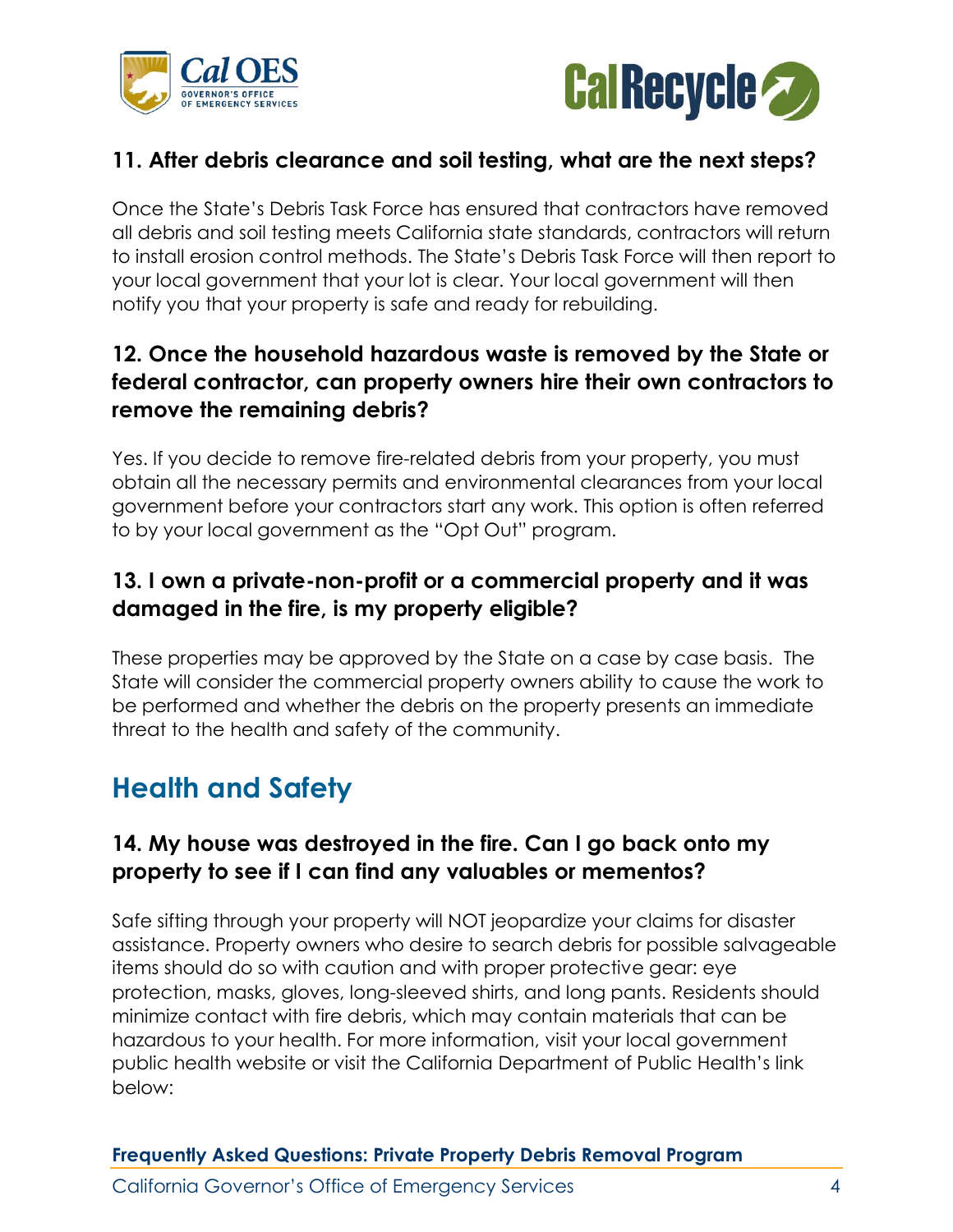



https://www.cdph.ca.gov/Programs/OPA/Pages/NR18-056.aspx

### **15. Can residents be present during the clean-up of their personal property?**

Yes, if they request to be present; however, exclusion zones will be established surrounding the work area to ensure safety and property owners may not enter these zones during debris removal. The safety of the general public and workers is a priority during debris operations. To prevent safety hazards, the public is encouraged to stay away from areas where debris removal operations are underway.

### **16. How is the State's Debris Task Force protecting our rivers, streams, and aquifers from contamination?**

The State's Debris Task Force will use erosion controls on the site as well as use silt collection devices around storm drains to minimize impacts to rivers, streams, and the aquifers. They are also taking measures such as wrapping the debris in trucks to minimize particles traveling from the air to the water.

### **17. Who ensures compliance with worker safety regulations?**

The State's safety professionals and contractor safety professionals ensure work complies with all OSHA, Cal/OSHA standards.

# **18. What safety and environmental regulations are contractors required to comply with?**

Contractors are required to comply with all local, state, and federal laws and regulations regarding safety and the environment. Whenever there is a conflict between codes or regulations, the most stringent regulation is applied.

# **Payment and Insurance**

### **19. Who will pay for the debris removal?**

All upfront costs will be paid by state and federal agencies. However, if property owners have homeowner's insurance covering debris removal, owners must inform local officials by indicating that coverage on their ROE. Homeowners will

#### **Frequently Asked Questions: Private Property Debris Removal Program**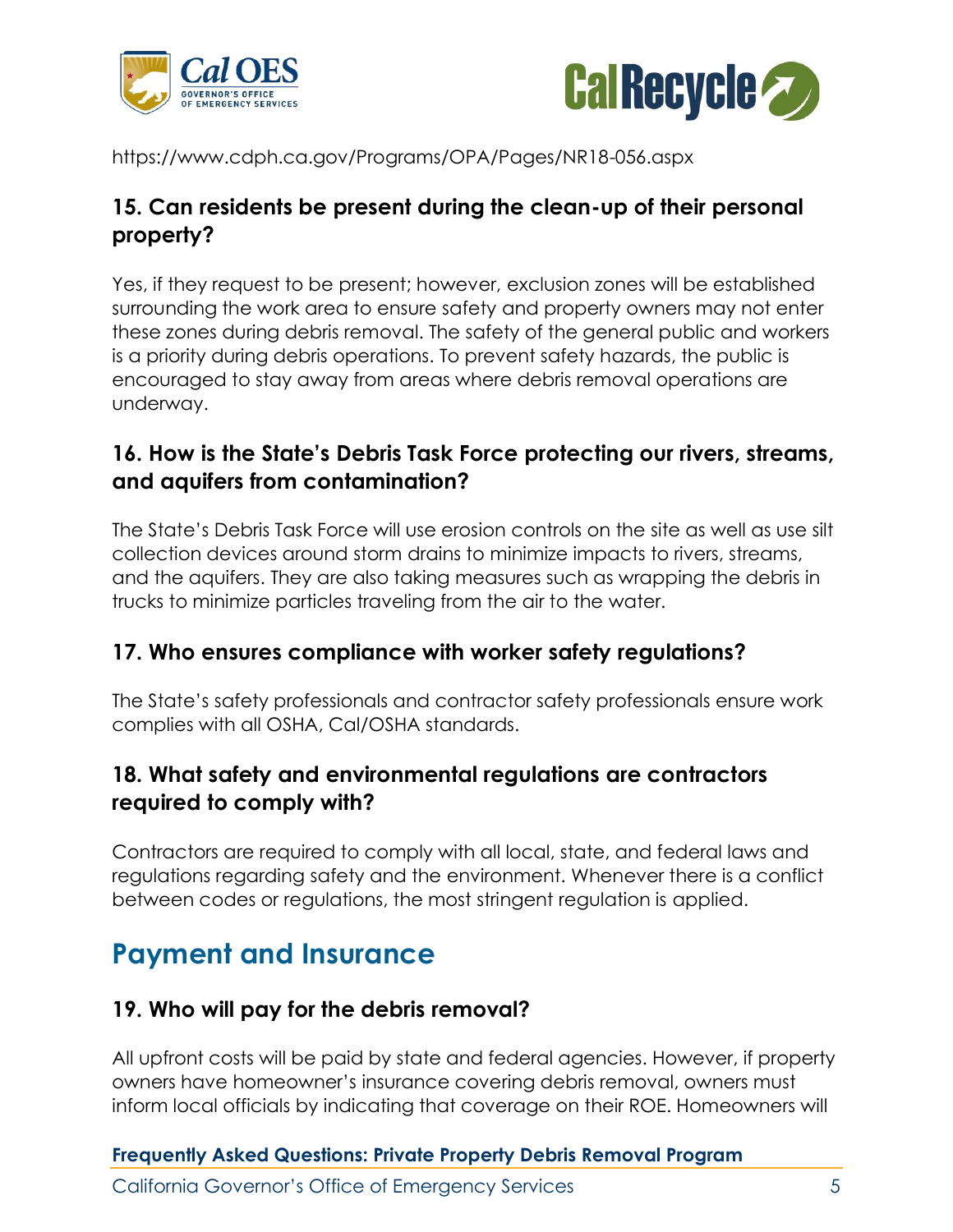



be required to remit that portion of their insurance proceeds specifically reserved for debris (see additional clarification below).

# **20. If I have homeowner's insurance, can I still participate in the debris removal program?**

Yes. However, to avoid a duplication of benefits provided by the state or federal government, your insurance company will be required to provide payment from your policy designated for debris removal to the government. (See additional clarification below)

# **21. What portion of my homeowner's policy will the local government collect for debris removal?**

It depends on the policy that you have. There are generally two types of debris removal coverages in a homeowner's insurance policy:

- Specified Amount: If your homeowner's insurance policy contains a separate, debris-specific clause, the local government will only collect the specified amount designated in the debris removal clause. These clauses are typically capped at a percentage of the coverage amounts listed in the policy (for example, five percent of the value of a primary structure, other structure, and personal property). You will not owe the local government any additional money, even if the actual costs to remove the debris exceeded the amount designated in your insurance policy for debris removal. The local government will only collect remaining insurance proceeds, if any, after you have removed all fire related debris.
- No Specified Amount: If your homeowner's insurance policy does not have a separate, debris-specific clause and instead includes the costs of debris removal in the total coverage, the local government will only collect insurance proceeds for debris removal after you have rebuilt your home. The local government will only collect any available insurance proceeds, if any, after the rebuild. If there are no remaining funds, the homeowner will not owe the local government any additional money for debris removal.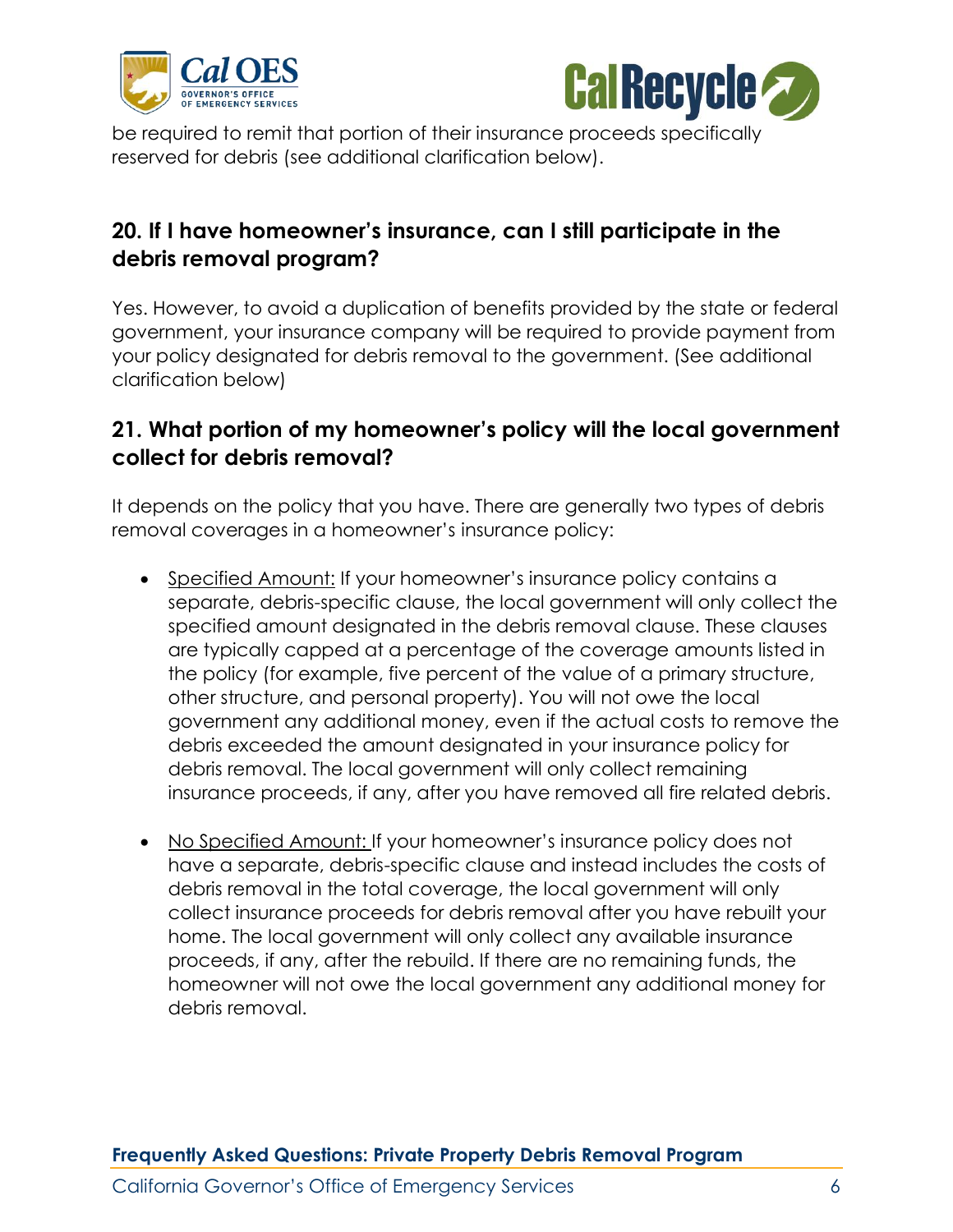



# **22. If I participate in the Consolidated Debris Removal Program, will the local government have the right to take all my insurance proceeds?**

No. The local government will only seek reimbursement from the insurance carrier as stated above. The local government will not attempt to collect any insurance proceeds designated for rebuilding.

# **23. Can I use my debris removal insurance policy to remove items that are ineligible for removal under the Consolidated Debris Removal program?**

Yes. If you have a specified amount for debris removal in your insurance policy, you may use your insurance proceeds to remove fire-related debris that is ineligible for removal under the program (e.g., swimming pools, patios, trees, etc.). The local government will only collect remaining insurance proceeds, if any, after you have removed ineligible fire-related debris.

If your homeowner's insurance policy does not have a separate, debris-specific clause and instead includes the costs of debris removal in the total coverage, you may use these proceeds to pay for the removal of fire-related debris that is ineligible for removal under the program. The local government will only collect remaining insurance proceeds, if any, after you have removed ineligible firerelated debris.

In either scenario, the property owner will be required to substantiate all expenditures.

# **Contracting**

# **24. Will the State's Debris Task Force use local contractors in this effort?**